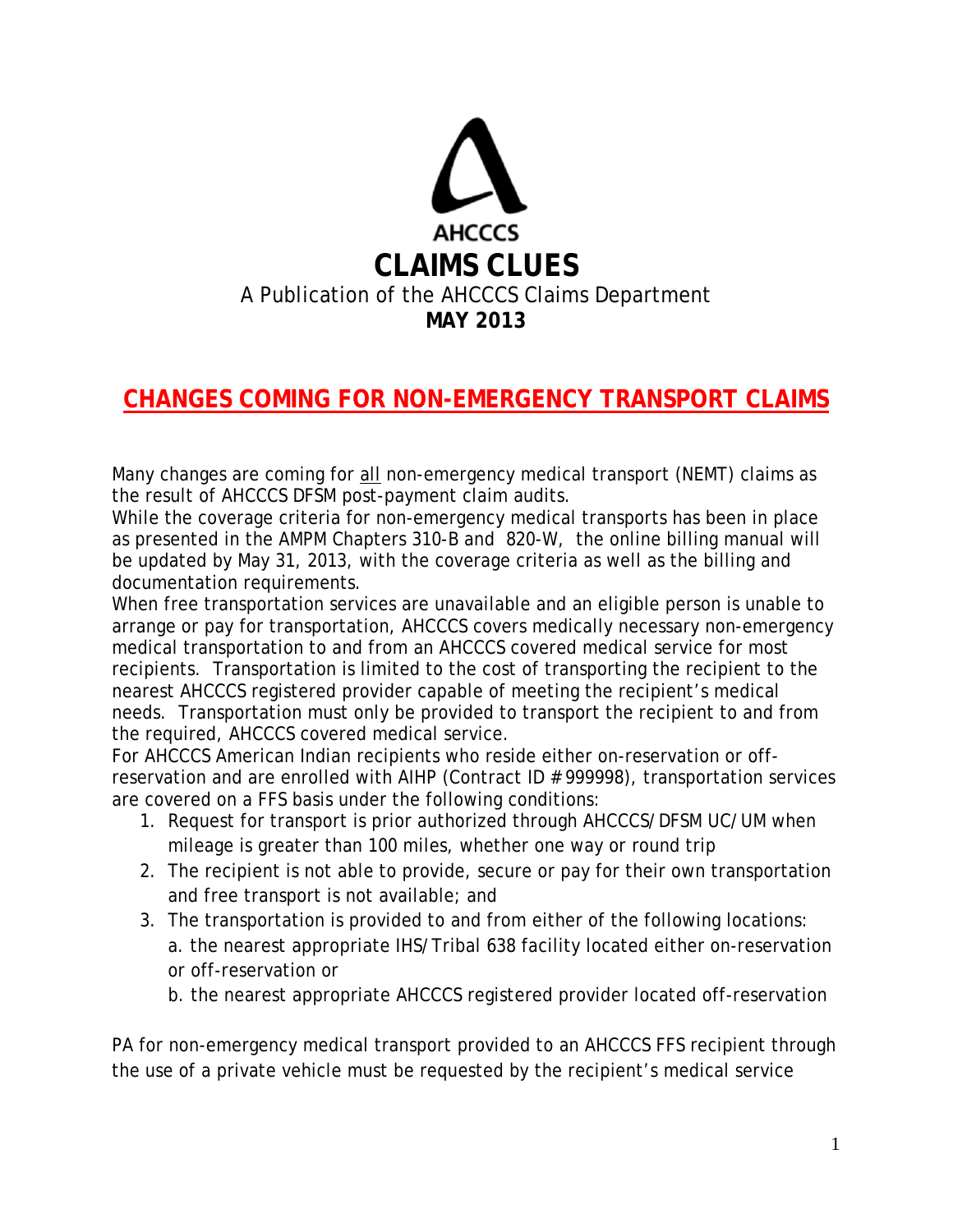provider. The PA for transport will not be issued unless the transport provider is an AHCCCS registered provider **prior** to seeking the PA.

Beginning with services incurred 7/1/2013 all NEMT claims must be submitted with the new AHCCCS standard Daily Trip Report. Effective with service dates 8/1/2013 and forward, any non-emergency transport claim that is submitted without the standard Daily Trip Report will be denied. It is the provider's responsibility to maintain all documentation that supports each transport service claimed. This new standard Daily Trip Report will be included in the online manual updates. A training session will be held for submitting the NEMT claims online with the required Daily Trip Report. All training notices will be sent to providers via List Serve. Some of the most common audit errors are:

- PA or Case Plan miles are billed rather than actual loaded mileage *as supported* by the odometer readings
- Billing for 99 miles when odometer readings indicate >100 miles and no PA was done for trip
- Round trip is billed when trip record supports 1 way trip
- Wait time is billed inappropriately
- Trip records are incomplete or illegible
- Claims with date spans or "bulk" billing multiple dates of service are not supported by the trip records
- The purpose of the transport is not for "an AHCCCS covered medical service" to the nearest AHCCCS registered provider capable of meeting the recipient's medical needs

## **REMINDERS FROM UM/CM PRIOR AUTHORIZATION UNIT**

The UM/CM Unit's Tribal Health Care Coordinator performs inpatient stay related member care coordination and disease management functions for the AIHP population. For general member related inquiries please contact Member Services at 602-417-7070.

**Authorization Status** - Please use the online system to check the status of your authorization requests. You can check authorization status by using the following link: https://azweb.statemedicaid.us/Home.asp

**Member Referrals for Specialty Care** - If your office is referring a member out of area for specialty services, please be sure to inquire to see if the member has personal transportation to and from their appointments. Though FFS members can receive services from any registered provider, **transport will only be covered to the nearest appropriate facility when AHCCCS is covering the cost of the transport.**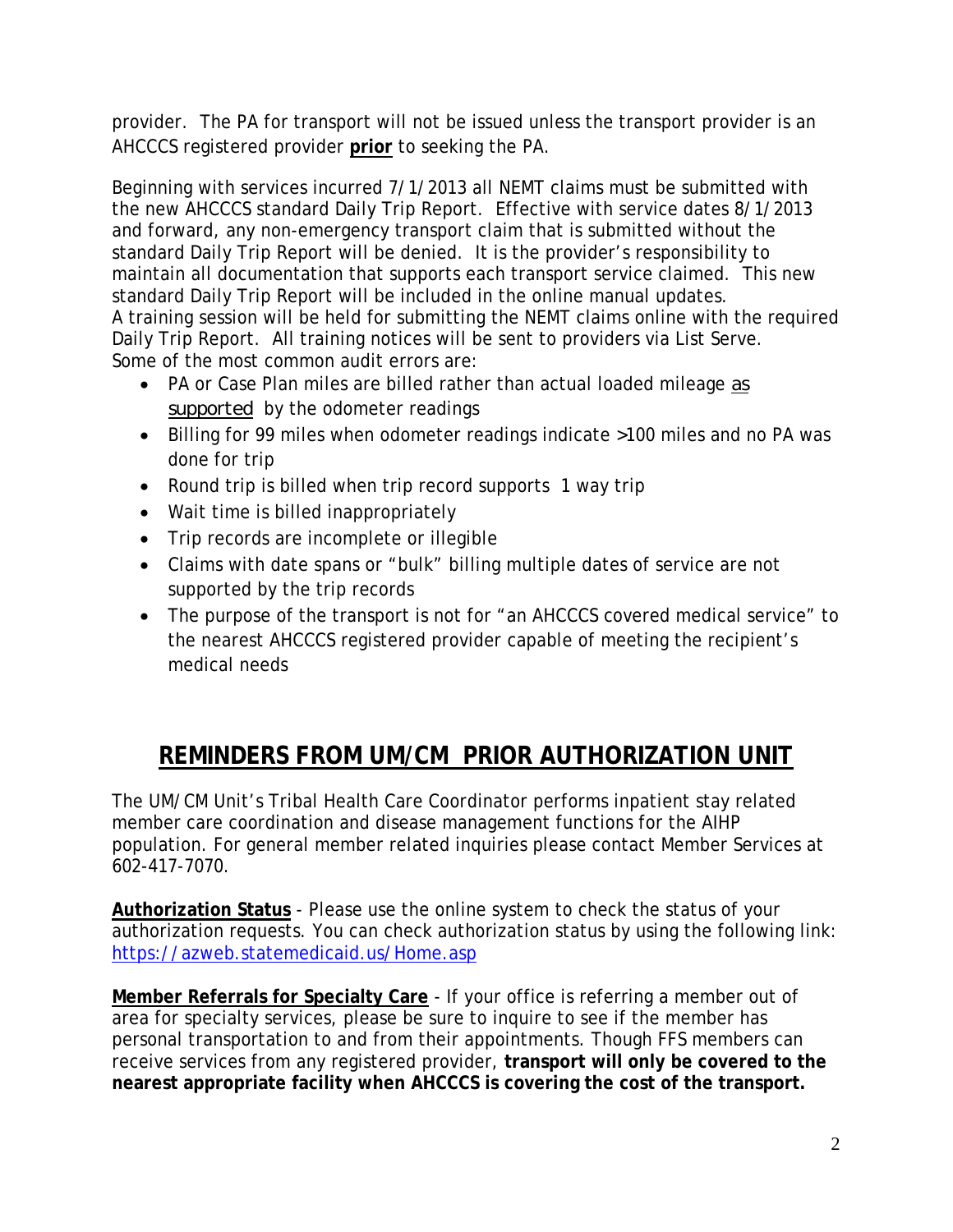**99601** and **99602** – Are codes indicated for the home infusion/administration of "specialty drugs" and should not be used to bill for enteral nutrition administration.

Please fax in MD authorization requests with supporting documentation for review prior to scheduled procedures. You can fax in the documentation using the FFS Prior Authorization Request Form.

## **Transportation Reminders:**

Odometer readings must support your billed mileage. If the odometer readings indicate more or less mileage than what was billed reimbursed monies are subject to recoupment.

If the mileage is greater or less on one leg of a roundtrip transport than on another, you must submit documentation with your claim to explain the difference in mileage.

Please allow up to 72hrs turnaround time for processing of transportation authorization requests. Please use the online system to check authorization status. See the following link: https://azweb.statemedicaid.us/Home.asp

Effective for all billed dates of service **07/01/2013** and forward, the new **mandatory AHCCCS Trip Ticket** must accompany all transportation claims. Please register for the AHCCCS List Serv in order to receive updates and announcements regarding these changes. Use the following link to register for email notifications (ListServ) http://listserv.azahcccs.gov/cgi-bin/wa.exe?A0=FFS-TRANSPORTATION-L

**Timeliness of Transport Authorization Requests** - Authorization requests should be submitted on or before the date of the NEMT service. Authorization requests can be faxed, or entered using the AHCCCS website 24 hours a day, 7 days a week *including weekends and holidays*. Authorization requests received after the date of service, even if the date of service falls on a holiday or a week-end will be considered to be untimely.

## **ENHANCED RATES FOR PRIMARY CARE SERVICES**

Section 1202 of the Affordable Care Act requires that Medicaid reimburse designated primary care providers who provide primary care services and vaccine administration services at rates that are not less than the Medicare fee schedule in effect for 2013 and 2014, or, if greater, at the payment rates that would result from applying the 2009 Medicare physician fee schedule conversion factor to the 2013 or 2014 Medicare payment rates. These reimbursement requirements apply to dates of service between January 1, 2013 and December 31, 2014. To receive the enhanced payment, CMS requires that physicians meeting one of the required criteria provide a "selfattestation" to AHCCCS verifying that they qualify for the enhanced payment through